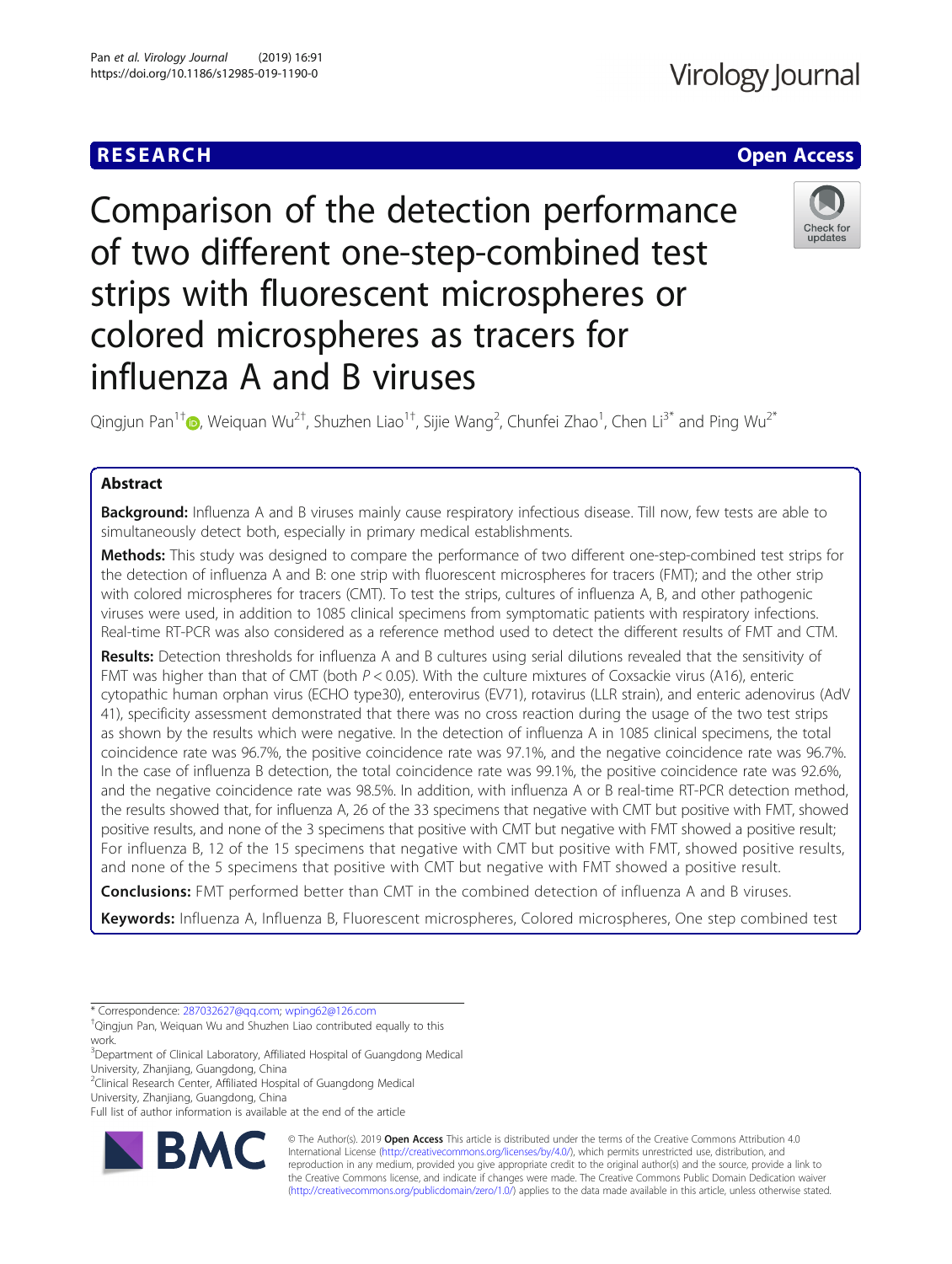### Background

Influenza is caused by a type of virus that mainly attacks the upper respiratory tract (nose and throat). It can also affect parts of the lower respiratory tract such as bronchi and rarely lungs [[1\]](#page-5-0). There are three types of influenza viruses: A, B, and C. Influenza A and B are the two types that routinely spread in humans and cause seasonal flu epidemics with severe symptoms. Symptoms of type C flu are much less severe. Influenza A and B viruses infect 5 to 15% of the global population annually and cause an estimated 250,000 to 500,000 deaths [\[2](#page-5-0)]. Outbreaks of influenza regularly cause excess mortality among the elderly and considerable morbidity in all the age groups during the influenza season  $[3, 4]$  $[3, 4]$  $[3, 4]$  $[3, 4]$  $[3, 4]$ . Therefore, influenza A and B viruses are tested for simultaneously during the clinical diagnosis of viral respiratory infections.

For the identification of the type of virus causing the influenza infections, several methods, such as immunological and molecular biological methods are used [[5,](#page-5-0) [6\]](#page-5-0). Immunological methods currently available are the ones that directly detect the presence of IgM and IgG antibodies in the specimens [\[7](#page-5-0), [8\]](#page-5-0). Most of these methods are limited with respect to technology or equipment, especially in primary medical institutions and field tests.

The use of fluorescent microspheres for tracers is an emerging technique in antigen–antibody reactions. They are based on immunochromatographic assays and have been used widely in several fields, such as medical science, food security and so on [\[9,](#page-5-0) [10\]](#page-5-0). Compared to col-loidal gold detection [[11\]](#page-5-0), the use of fluorescent microspheres for tracers is rapid, sensitive, and reliable [[12](#page-5-0)–[14](#page-5-0)]. Following lighting with an ordinary UV lamp or special equipment, reaction bands of the fluorescent microspheres for tracers can be observed with the naked eye. After the development of fluorescent microspheres detection technique, certain relevant single-item detection products based on it have been developed [[15](#page-5-0)–[17](#page-5-0)]. Colored microspheres for tracer detection are also used in antigen–antibody reactions. They can be produced in any color and from materials ranging in size from 10 μm to 1000 μm, such as silica, polythene, and so on  $[18, 19]$  $[18, 19]$  $[18, 19]$  $[18, 19]$ . However, there is insufficient data on the sensitivity of colored microspheres for tracers, which will be assessed in the current study.

The objective of the current study was to compare the fluorescent microspheretracers (FMT) with colored microspheretracers (CMT), and to discuss the efficiency of FMT in relation to CMT in combined influenza A + B detection. This will lead to a credible method for detecting influenza A and B infections and will benefit the clinical diagnostic and therapeutic fields, especially the primary medical establishments.

### Materials and methods Viruses

Viruses used included influenza A (A/PR/8/34) and B (B/Guangzhou/01/2007), rotavirus (LLR strain), enteric adenovirus (AdV type 41), Coxsackie virus (A16), enteric cytopathic human orphan virus (ECHO) 116 (type 30), and enterovirus (EV71) were purchased from American Type Culture Collection (ATCC) or provided by Guangzhou Women and Children Medical Center. They were multiplied in cell cultures with Madin-Darby canine kidney (MDCK) cells, MA-104 cells, Hela cells, Hep-2 cells, rhabdomyosarcoma (RD) cells, and Vero cells which were bought from ATCC using Dulbecco's modified Eagle's medium (DMEM) (Gibco) or Rosewell Park Memorial Institute (RPMI) (Gibco) culture medium with 10% fetal bovine serum (FBS) (HyClone), and separately stored in the laboratory.

### Clinical samples

Clinical specimens including both shallow nasal and NP swabs were collected from 1085 symptomatic patients with respiratory infections from the in- and out-patient wards at the Affiliated Hospital of Guangdong Medical University, and from the Guangzhou Women and Children Medical Center between March 2015 and February 2017. The study participants included 672 males and 413 females of the mean age  $14.7 \pm 18.3$  years. All the patients supplied written informed consent to participate. The study was approved by the ethics committee of the Affiliated Hospital of Guangdong Medical University (LL201403186259).

During and after the data collection, all the authors had obtained the information that could identify individual participants.

### Two different one-step-combined test strips for influenza a and B

The combined influenza  $A + B$  fluorescent microspheres test strip (FMT) was supplied by Guangzhou Yuemo Biotechnology Co., Ltd. (Guangzhou, China). The tracers were fluorescent microspheres (phenylethene luminative monomeric copolymers; approximate diameter 200 nm) with excitation and emission wavelengths of 360 nm and 615 nm, respectively (Suzhou Vdo Biotech Co., Ltd., Suzhou, China). The detection procedure was performed according to the manufacturer's instructions, and the detection mode is shown in Fig. [1a](#page-2-0).

A CerTest influenza  $A + B$  blister test strip (CMT) was supplied by CerTest Biotec S.L. (Zaragoza, Spain) for the qualitative detection of influenza type A and type B from nasal swab, nasopharyngeal wash and aspirate specimens. The tracer is a colored microsphere. The detection procedure was performed according to the manufacturer's instructions, and the detection mode is shown in Fig. [1](#page-2-0)b.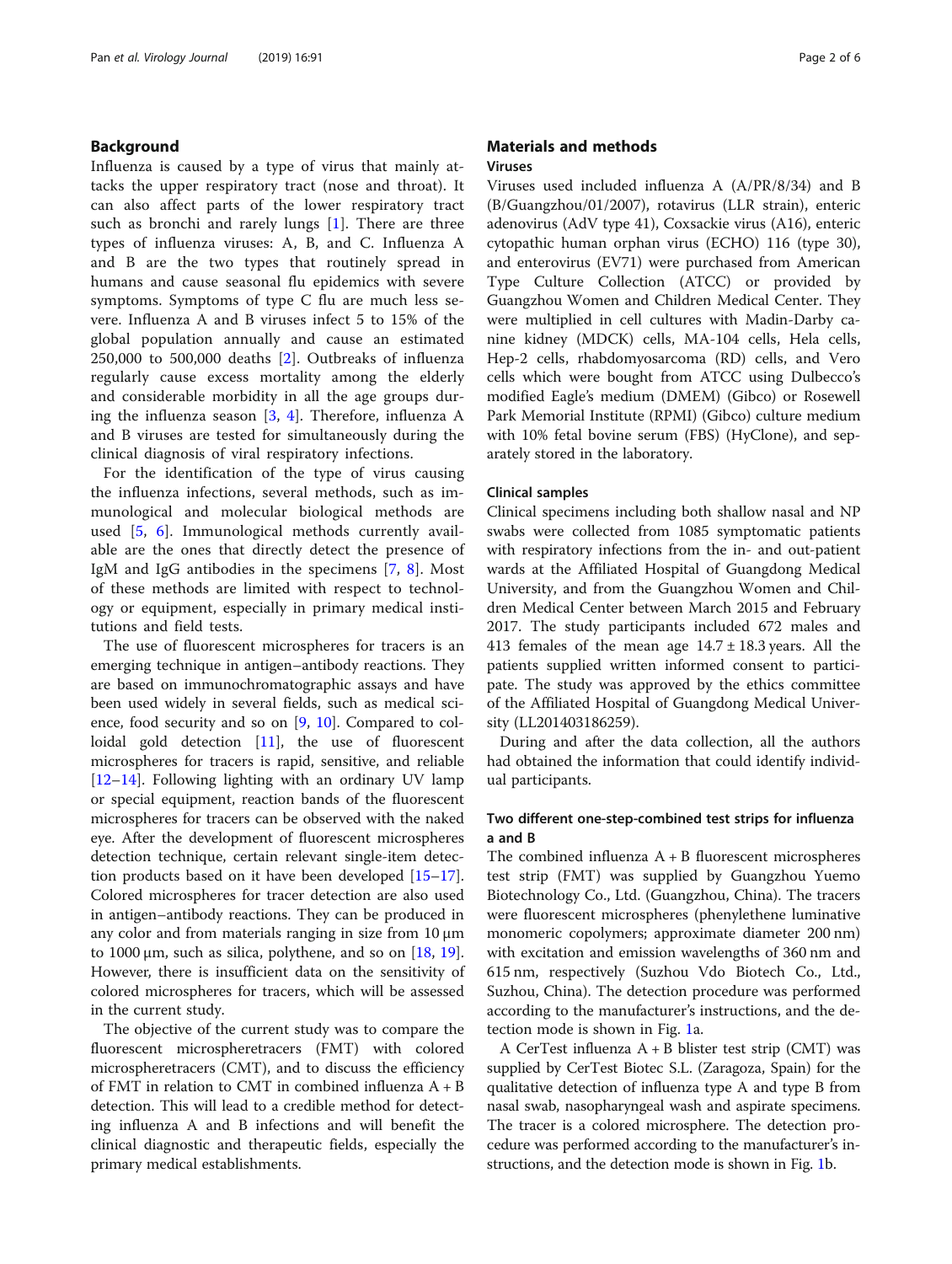<span id="page-2-0"></span>

## Influenza a and B real-time reverse transcription polymerase chain reaction (real-time RT-PCR) kits

Influenza A and B real-time RT-PCR detection kits were purchased from Guangdong Huayin Pharmaceutical Technology Co., Ltd. (Guangzhou, China). The kits contain a specific ready-to-use system for the detection of the Influenza A or B by Reverse Transcription Polymerase Chain Reaction (RT-PCR) in the real-time PCR system. The master contains a Super Mix for the specific amplification of Influenza A or B virus RNA. The reaction is done in one step real time RT-PCR. The first step is a reverse transcription (RT), during which the Influenza A or B RNA is transcribed into cDNA. Afterwards, a thermostable DNA polymerase is used to amplify the specific gene fragments by means of polymerase chain reaction (PCR). Fluorescence is emitted and measured by the potical unit of the real time systems during PCR. An external positive control contained, allows the determination of the gene load. Followed, the testing process was according to the manufacturer's instructions. The tested clinical specimens were same to one-stepcombined test strips for influenza A and B.

### Sensitivity valuation

Influenza A and B were diluted two fold serial dilution and detected using the two strips. The initial concentrations of influenza A and B were  $7.4 \times 10^5$  plaqueforming units (PFU)/mL and  $4.2 \times 10^5$  PFU/mL, respectively. Three drops (150 μL each) of the viral culture mixture were synchronously applied to the sample loading well of the detection strips. The results were recorded within 10 min.

### Specificity valuation

For specificity assessment, cultures of Coxsackie (A16), ECHO (type 30), entero- (EV71), rota (LLR strain), and enteric adeno (AdV 41) viruses were used.

### Preparation of clinical samples

Clean bamboo sticks were used to effectively mix and liquefy the fresh specimens comprising mainly mucus, pus, and blood. A thin tube was used to aspirate three drops (150 μL each) of the mixture, which was synchronously applied to each of the detection cards.

### Statistical analyses

The total coincidence rate, positive coincidence rate, and the negative coincidence rate of CMT and FMT were calculated to assess detection in the clinical specimens [\[20](#page-5-0)]. Statistical analysis was performed using a Student's t test.  $P < 0.05$  was considered statistically significant. Statistical analysis was performed with SPSS 15.0.

The definition and way of calculation of total coincidence rate, positive coincidence rate, and negative coincidence rate as followed: Total coincidence rate = 100% × [(FMT&CMT both positive+ FMT&CMT both negative)/total samples]; Compared to CMT, the positive coincidence rate of  $FMT = 100\% \times [FMT\&CMT$  both positive /(FMT&CMT both positive + CMT positive but FMT negative)], and the negative coincidence rate of FMT = 100% × [FMT&CMT both negative /(FMT&CMT both negative + CMT negative but FMT positive)].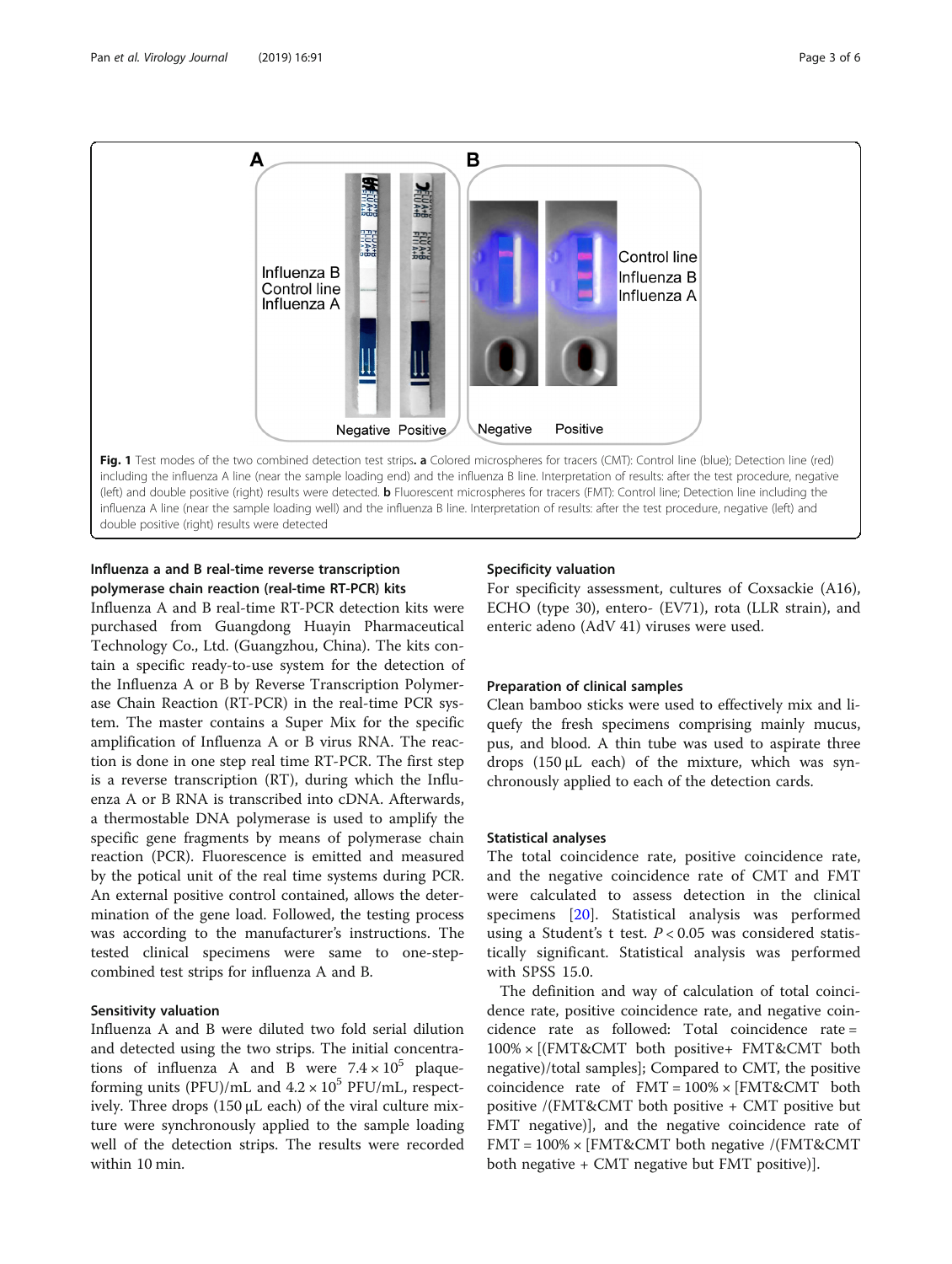| Groups Methods |            | Two-fold serial dilutions |         |         |         |         |               |                          |                   |                          |                          |
|----------------|------------|---------------------------|---------|---------|---------|---------|---------------|--------------------------|-------------------|--------------------------|--------------------------|
|                |            | 1/2                       | $1/2^2$ | $1/2^3$ | $1/2^4$ | $1/2^5$ | $1/2^{\circ}$ | 1/2'                     | $1/2^8$           | $12^9$                   | $1/2^{10}$               |
| Influenza A    | <b>CMT</b> | $^+$                      | $^+$    | $^+$    | $^+$    | $^+$    | $^+$          | $+$                      | $\qquad \qquad -$ | $\qquad \qquad -$        | $\overline{\phantom{m}}$ |
|                | <b>FMT</b> | $+$                       | $^+$    | $^+$    | $+$     | $^+$    | $^+$          | $+$                      | $^+$              | $^+$                     | $\qquad \qquad -$        |
| Influenza B    | CMT        | $+$                       | $^+$    | $^+$    | $^+$    | $^+$    | +             | $\overline{\phantom{a}}$ | -                 | $\overline{\phantom{0}}$ | -                        |
|                | <b>FMT</b> | $^{+}$                    | $^+$    | $^+$    | $+$     | $^{+}$  | $^+$          | $+$                      | $^+$              | $\overline{\phantom{m}}$ | $\overline{\phantom{a}}$ |

Table 1 Comparison of the results of the two test strips at two-fold serial dilutions of influenza A and B cell cultured samples

### Results

### Sensitivity valuation of CMT and FMT

After the two-fold serial dilutions of the influenza A cultures to  $1/2^8$  (58 × 10<sup>2</sup> PFU/mL), the CMT results were negative, whereas viruses were still detected as positive result with FMT, till the dilutions of  $1/2^9$  (29 × 10<sup>2</sup> PFU/ mL) as negative. After the two-fold serial dilutions of the influenza B cultures to  $1/2^7$  (16.4 × 10<sup>2</sup> PFU/mL), the CMT results were negative, whereas viruses were still detected as positive result with FMT, till the dilutions of  $1/2^8$  (8.2 × 10<sup>2</sup> PFU/mL) as negative. Statistical analysis revealed the sensitivity of FMT was significantly higher than that of CMT (both  $P < 0.05$ ) (Table 1).

#### Specificity valuation of CMT and FMT

The detection results from the two test strips (Table 2) revealed that the culture mixture comprising Coxsackie (A16)  $(5.2 \times 10^6 \text{ TCID}_{50}/\text{mL})$ , ECHO (type30)  $(3.3 \times 10^6 \text{ m})$ TCID<sub>50</sub>/mL), entero- (EV71) (2.5  $\times$  10<sup>6</sup> TCID<sub>50</sub>/mL), rota (LLR strain) (3.7 lgCCID<sub>50</sub>/mL), and enteric adeno (AdV 41) viruses  $(4.8 \times 10^4 \text{ TCID}_{50}/\text{mL})$  had no cross reaction, as shown by the test results which were negative.

### Detection of influenza a and B in clinical specimens using CMT and FMT

Both strips were used to detect 1085 specimens, and the results are presented in Tables 3 and [4.](#page-4-0)

For influenza A detection, the total coincidence rate of CMT and FMT was 96.7% [(101 + 948)/1085)]. Compared to CMT, the positive coincidence rate of FMT was 97.1%  $[101/(101 + 3)]$ , and the negative coincidence rate of FMT was 96.7% [948/(948 + 33)]. For influenza B detection, the total coincidence rate of CMT and FMT was 99.1% [(63 + 1012)/1085)]. Compared to CMT, the positive coincidence rate of FMT was  $92.6\%$  [63/(63 + 5)], and the negative coincidence rate of FMT was 98.5%  $[1012/(1012+15)].$ 

Table 2 Comparison of the test results with other viruses

|            | Methods Coxsackie ECHO virus Enterovirus Rotavirus<br>virus (A16) (type 30) (EV71) (LLR strain) adenovirus |  | <b>Enteric</b><br>(AdV 41) |
|------------|------------------------------------------------------------------------------------------------------------|--|----------------------------|
| <b>CMT</b> |                                                                                                            |  |                            |
| <b>FMT</b> |                                                                                                            |  |                            |

### Detection of the different results of clinical specimens by CMT and FMT using real-time RT-PCR

For the different results of clinical specimens by CMT and FMT, an influenza A real-time RT-PCR detection kit was also used to detect influenza A again  $[21]$  $[21]$ . The results revealed that 26 of the 33 specimens that detected negative with CMT but positive with FMT, detected positive with the real-time RT-PCR detection method, and none of the 3 specimens that had previously detected positive with CMT but negative with FMT provided a positive result (Table [5\)](#page-4-0).

Also, for the different results of clinical specimens by CMT and FMT, an influenza B real-time RT-PCR detection kit was also used to detect influenza B again [\[22](#page-5-0)]. The results revealed that of the 15 specimens that had previously detected negative with CMT but were positive with FMT, 12 detected positive with real-time RT-PCR, and none of the 5 specimens that had previously detected positive with CMT but negative with FMT detected positive with real-time RT-PCR (Table [6](#page-4-0)).

### Discussion

There is a gradual increase in the global usage of colloidal gold detection of influenza A and B in samples. However, these are rare combined detection products and possess technological limitations. In scientific research and clinical practice, the CerTest influenza A + B one step card test (CMT) has been welcomed [\[23](#page-5-0)]. However, during clinical detection, sometimes CMT strips fail to detect viruses and provide false negative results due to the shortage of colored microspheres for the tracer detection technique, especially in cases where the quantities of influenza A and B specimens are insufficient. Therefore, there is an enormous requirement for highly sensitive fluorescent microspheres as tracers based on immunochromatographic assays. At present, there are

Table 3 Comparison of the test results of influenza A clinical specimens with the two test strips

| <b>FMT</b> | <b>CMT</b> | Total    |      |
|------------|------------|----------|------|
|            | Positive   | Negative |      |
| Positive   | 101        | 33       | 134  |
| Negative   | ς          | 948      | 951  |
| Total      | 104        | 981      | 1085 |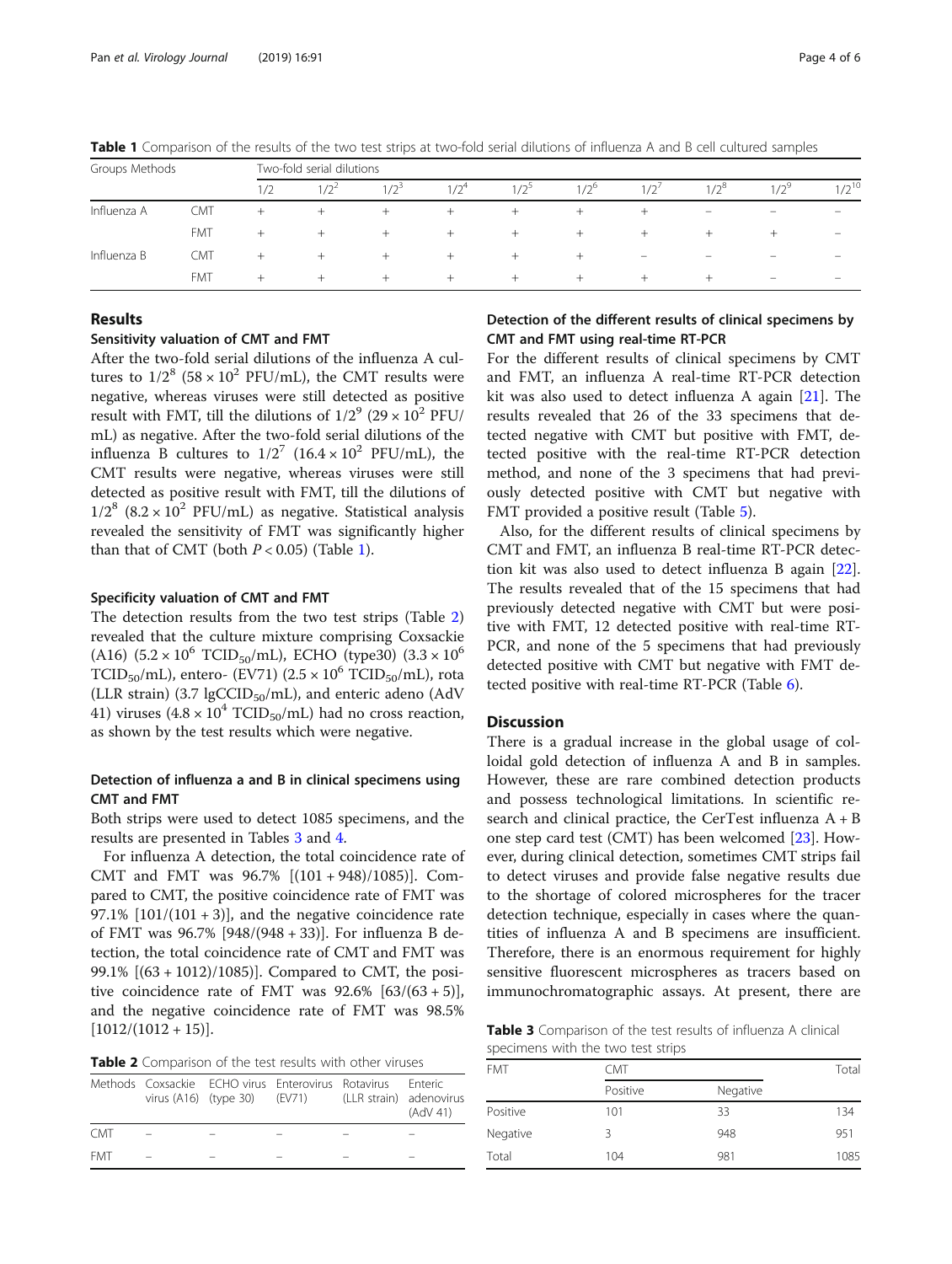| specimens with the two test strips |            |          |  |  |  |
|------------------------------------|------------|----------|--|--|--|
| <b>FMT</b>                         | <b>CMT</b> | Total    |  |  |  |
|                                    | Positive   | Negative |  |  |  |
| Positive                           | 63         | 15       |  |  |  |

Negative 5 1012 1007 Total 58 1027 1085

<span id="page-4-0"></span>Table 4 Comparison of the test results of influenza B clinical

limited manufacturers of combined influenza A + B fluorescent microsphere detection test strips all over the world.

In the current study, to assess the detection performance of combined influenza  $A + B$  fluorescent microsphere detection test strips, CMT and real-time RT-PCR were used as references. Using colored microspheres with different colors as tracers, CMT can produce meaningful results when used as diagnostic reagents in vitro. It can be used to determine the efficiency of detection. Therefore, colored microspheres for tracers based on immunochromatographic assays have gradually attracted attention in the medical science and food security fields [[24](#page-5-0)–[26](#page-5-0)]. In addition, real-time RT-PCR was considered as a reference method used to detect the different results of FMT and CTM. The results of real-time RT-PCR showed that 78.8% (26/33) of the specimens that detected influenza A negative with CMT but positive with FMT were also positive, which can be speculated that most of these samples were positive, so the sensitive of FMT was significantly higher than CMT. However, compared to real-time RT-PCR, FMT still have 21.2% (7/33) negative results. As well known, the detective method of real-time RT-PCR has difference with FMT and CMT, especially for the detective targets, nucleic acid for realtime RT-PCR method and protein antigens for FMT. Here, this study was designed to compare the performance of two different one-step-combined test strips CMT and FMT for the detection of influenza A and B, and real-time RT-PCR was considered as a reference method but not as the "gold standard". As well known, virus isolation in cell cultures has long served as the "gold standard" for virus detection; however this approach is often slow and requires considerable technical expertise.

Table 5 Detection of the different results of clinical specimens by CMT and FMT using influenza A real-time RT-PCR

| RT-PCR   | Influenza A                       | Total                                 |    |
|----------|-----------------------------------|---------------------------------------|----|
|          | CMT <sup>-</sup> FMT <sup>+</sup> | $CMT$ <sup>+</sup> $FMT$ <sup>-</sup> |    |
| Positive | 26                                |                                       | 26 |
| Negative |                                   |                                       | 10 |
| Total    | 33                                |                                       | 36 |

Table 6 Detection of the different results of clinical specimens by CMT and FMT using influenza B real-time RT-PCR

| RT-PCR   | Influenza B                       | Total                                 |    |
|----------|-----------------------------------|---------------------------------------|----|
|          | CMT <sup>-</sup> FMT <sup>+</sup> | $CMT$ <sup>+</sup> $FMT$ <sup>-</sup> |    |
| Positive | 12                                |                                       | 12 |
| Negative |                                   |                                       | 8  |
| Total    | 15                                |                                       | 20 |

Influenza A is the most common cause of severe acute respiratory infectious diseases in children [[27\]](#page-5-0), and the most common pathogens have been widely studied in China [\[28](#page-5-0), [29](#page-5-0)]. In the current study, combined influenza A + B FMT strips were used to detect viruses in clinical specimens. The rate of positive influenza A and B detection in 1085 clinical specimens was 12.4% (134/1085) and 7.2% (78/1085) respectively. It is necessary that both influenza A and B viruses are detected accurately in clinical specimens from patients with respiratory infectious disease due to the high infection rates in China.

The results indicate that the combined influenza  $A + B$ FMT detection strips were more sensitive than the CMT strips. Also, the detective procedures and timing of the FMT and CMT strips are similar. Based on the FMT strips have not been large-scale commercial application, the cost cannot be compared now. However, the FMT technique has some limitations which must be considered, such as the risk of false positive results. Therefore, caution should be used, especially while handling weakly positive specimens [\[30](#page-5-0)]. Another constraint is that the numbers of the positive results of the clinical specimen is not big enough. Therefore, there is a necessity for further development by medical establishments, and for confirmation by large-scale clinical specimens. To afford rapid, sensitive, and reliable diagnosis in clinical settings, the detection results should be procured within half an hour of specimen collection.

This study described a straightforward head-to head comparison of CMT and FMT test strips, which may be of great value to researchers involved in clinical diagnosis.

### Conclusions

Both FMT and CMT were able to detect both influenza A and B viruses with high specificity, but FMT had significantly higher detection sensitivity than CMT.

#### Abbreviations

CMT: Colored microsphere as tracers; FMT: Fluorescent microsphere as tracers; PFU: Plaque forming unit; Real-Time RT-PCR: Real-Time Reverse Transcription-PCR

#### Acknowledgements

We wish to thank Dr. Haiyan Xiao (Augusta University, Augusta, GA, USA) for modification of the manuscript in English.